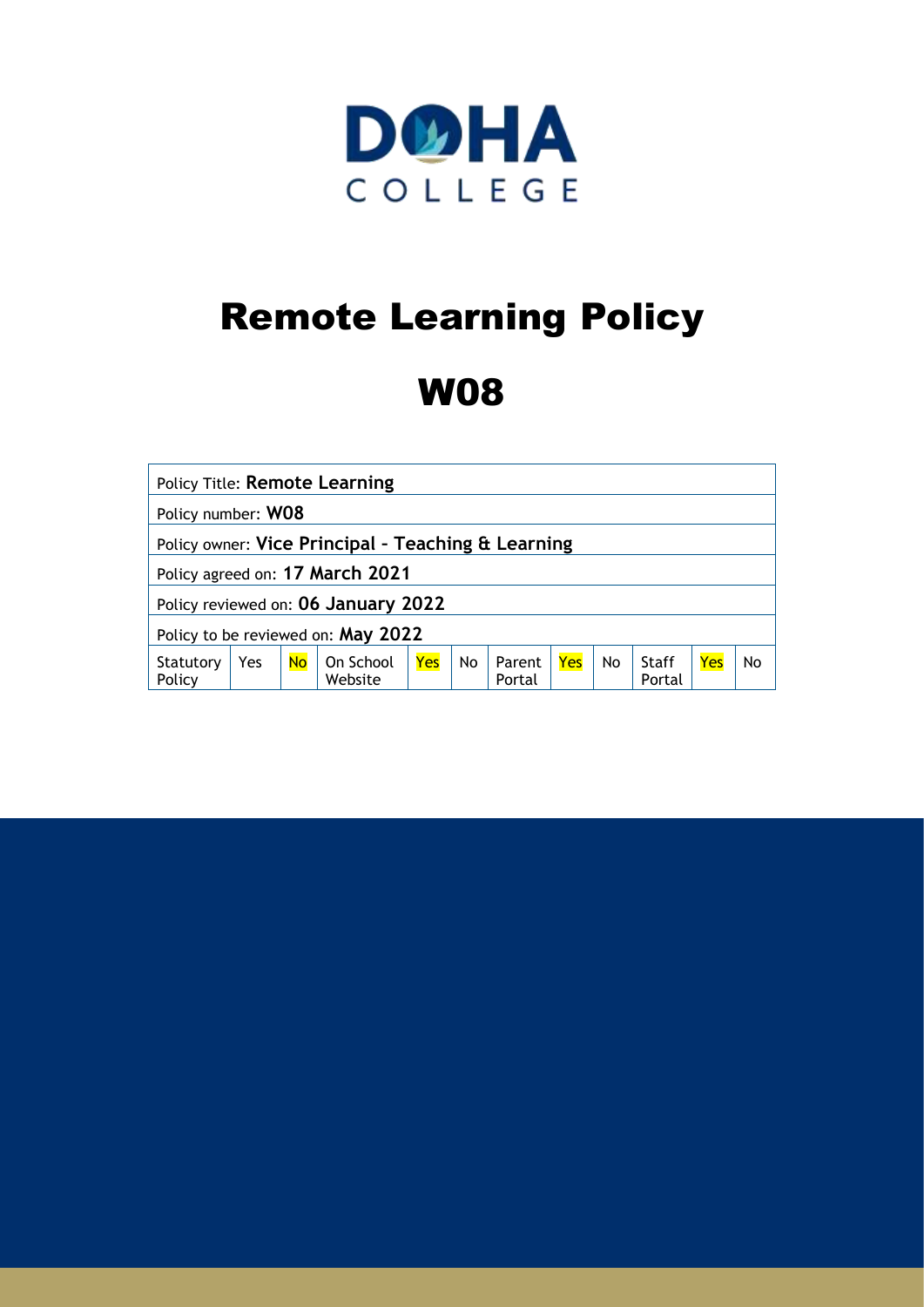## CONTENTS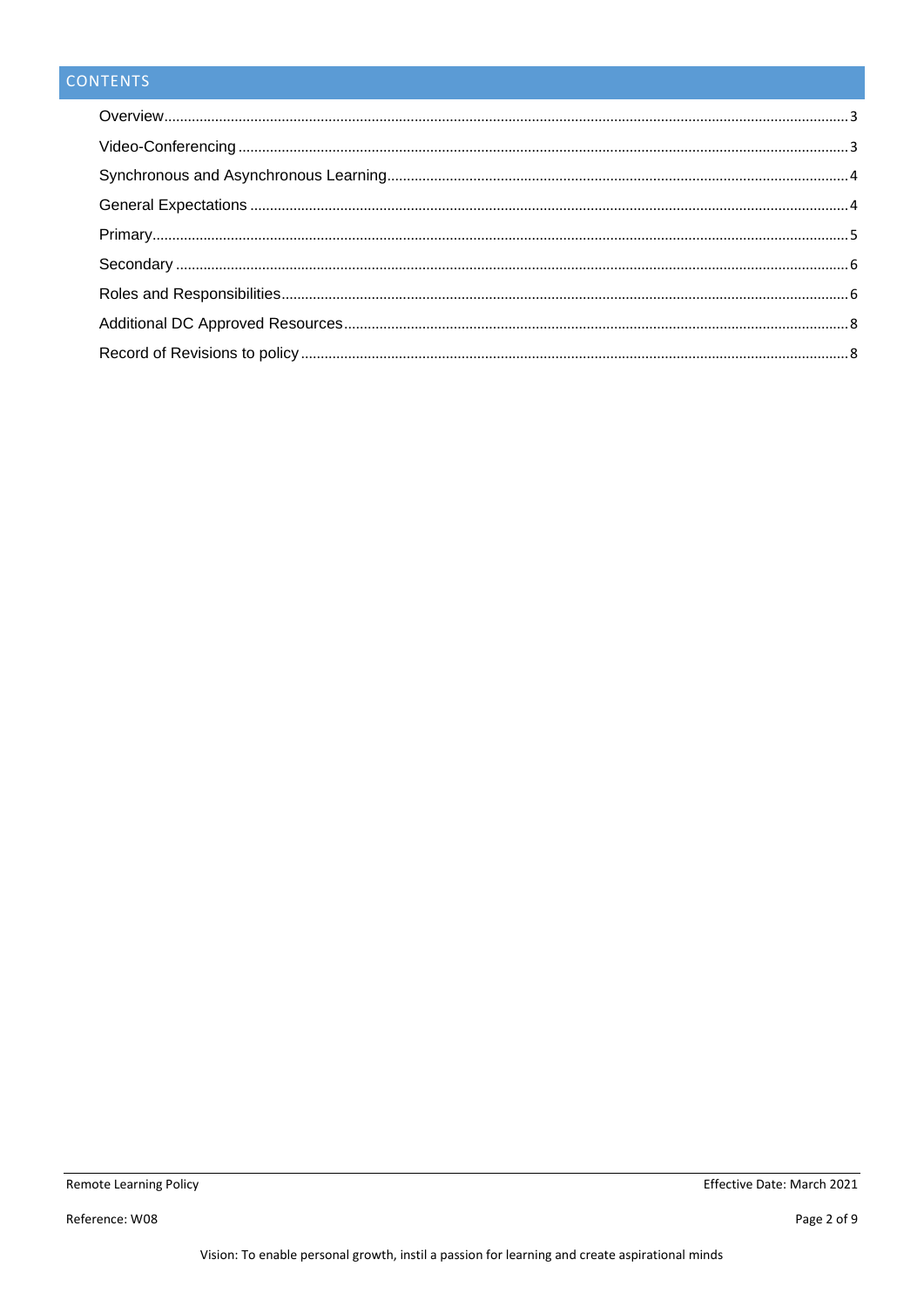#### REMOTE LEARNING POLICY

#### <span id="page-2-0"></span>**OVERVIEW**

The policy covers educational provision for remote learning. This includes practice such as remote learning, teacher led lessons and the use of web-based materials to supplement classroom-based learning.

The policy outlines the requirements that Doha College expects should be met by staff when delivering this provision.

Doha College's approach to remote learning begins with the assertion that the learning experiences teachers design when school is in regular session cannot be simply replicated through remote learning. In particular, the invaluable social interactions and mediation that occurs naturally among students and between teachers and students cannot be recreated in the same way.

Doha College deliberately uses the term remote learning rather than technology-specific labels such as 'virtual learning,' 'e-learning,' or 'online classes.' This choice reflects our conviction that quality learning can occur remotely without solely relying on technology. Rather than being tied to an electronic device for their learning, Doha College aims is for students to read, communicate, and engage in authentic learning experiences, while continuing to be physically active.

#### <span id="page-2-1"></span>VIDEO-CONFERENCING

#### Safeguarding Advice

#### **Below is some guidance for staff should you set up a conference call with students:**

- 1. Staff must use the virtual background as approved by Doha College, or video with a plain background if they are not working from school. If they are in school, no virtual background is needed.
- 2. Staff must use our agreed channels of communication; Google Classroom, Class Dojo and Zoom.
- 3. Staff must be dressed in business attire for any video recording or live teaching.
- 4. Staff should maintain the same professional, caring interaction that they would in the face-to-face school environment.
- 5. Staff should stick to the time allotted for lessons and ensure that these pre-agreed times are consistently adhered to.
- 6. Staff must follow normal rules of social media use absolutely no contact with students outside of Google Classroom, Firefly, email, or DC approved platforms, such as Zoom, Class Dojo etc.
- 7. If a student seems in any way distressed or anything unusual is observed, staff should confidentially report this to the Designated Safeguarding Lead, through CPOMS. Please refer to the Safeguarding policy for further information.
- 8. All sessions must be recorded. All recordings must then be uploaded to the 'Recordings' drive in Google and then deleted from any device.

Reference: W08 Page 3 of 9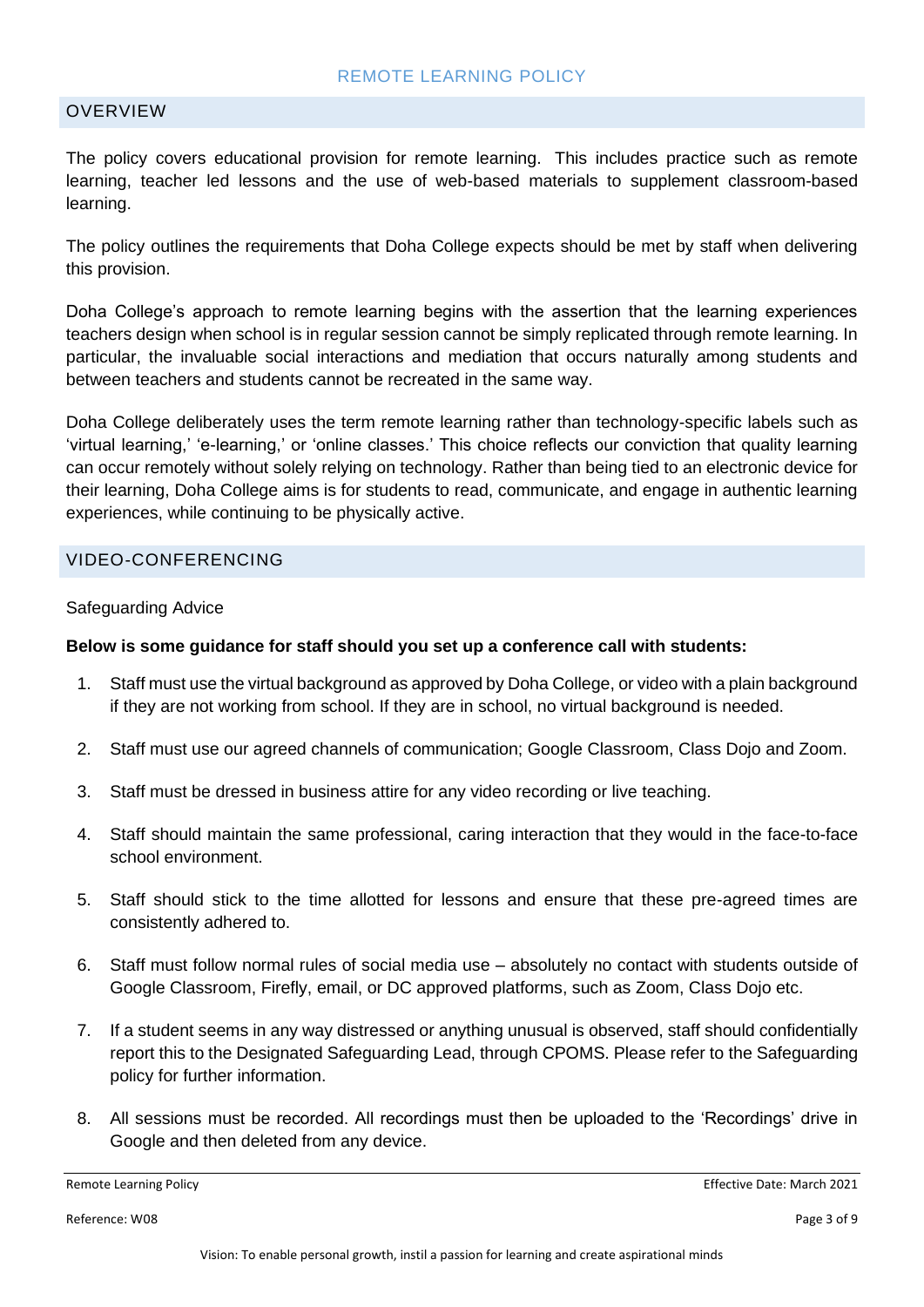#### <span id="page-3-0"></span>SYNCHRONOUS AND ASYNCHRONOUS LEARNING

An effective remote learning approach is one that allows for both synchronous and asynchronous learning to take place. Research shows that a deficit is created if learning is solely taught via either a synchronous or asynchronous manner. A combination of these two creates a balance that provides a more rounded model that is sustainable.

An element of synchronous learning via Zoom must be evident in every lesson.

#### **Synchronous learning provides (learning that takes place live):**

- Interpersonal connectedness
- Learning preference and interactivity
- Immediacy in the ability to support
- Assess small groups in real time
- Introducing new and complex concepts with the ability to take and ask questions to clarify understanding

#### **Asynchronous learning provided (learning that takes place independently):**

- Easier to design learning
- Allows independent time to practise
- Engage in more complex activities
- Community knowledge building
- Self-reflective and more conductive to deeper learning

#### <span id="page-3-1"></span>GENERAL EXPECTATIONS

- 1. room table quiet and private but not overly personal).
- 2. Students should be dressed appropriately (e.g., no pyjamas, shoulders covered).
- 3. It is strongly recommended for students to keep their video on during synchronous learning.
- 4. Students should maintain appropriate behaviour and respectful interactions with staff and other students, just as they would in person.
- 5. To ensure that learning time is protected and used effectively, students should not be messaging or communicating with other students on other social media or other platforms during lessons.
- 6. Students should not share any Zoom links provided by staff.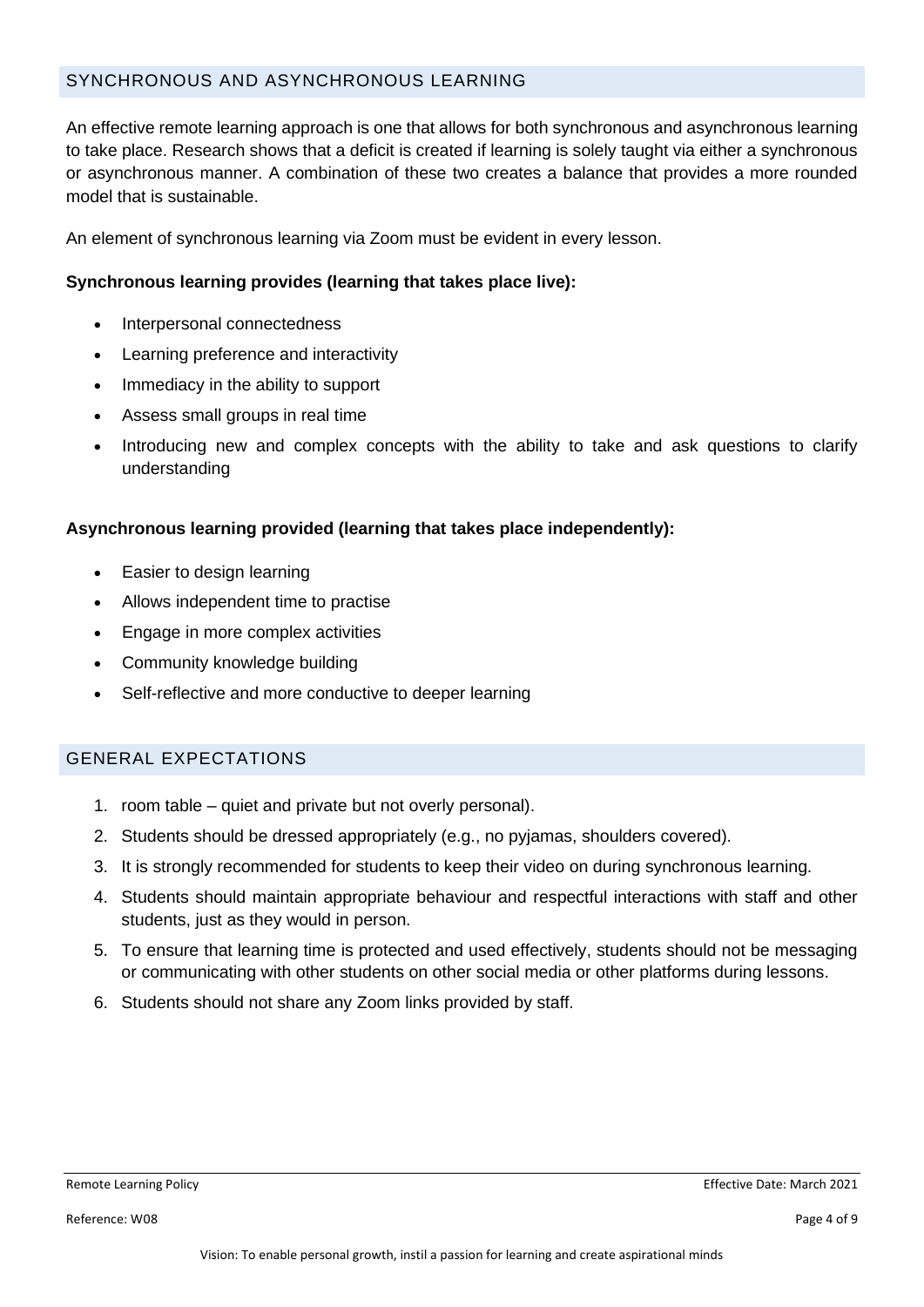#### **So that there is continuity across the school, we expect that all staff members do the following:**

- Use only, Google Classroom for Year 3 and above and Class Dojo for Year 2 and below to publish and share resources and set tasks, Zoom to communicate with groups of students (classes), or one to one, when live teaching or communicating in real time with students and Google Drive to store your files (using only your Doha College email).
- The timetable will be followed when pre-arranged video-conferencing is used with students. Follow your timetable as you would during any normal week. For example, if you are teaching Year 6 on Sunday Period 1, then you should be available to provide support to students who are completing work at this time. Students will be informed of this expectation.
- Tasks should be set for the following day between the end of the school day and 5:00pm each day. Please note that tasks set later than 2:30pm on Google Classroom will not appear in the daily guardian summary for parents.
- Work will not be classed as late or incomplete until the start of the school day following a due date. At this point, the teacher will send out a reminder to the student and log it on SIMS. Absence from remote learning due to illness or other reasons, covered in our attendance policy, should be dealt with on a case-by-case basis.
- Reminder email to be used: *We understand that this is not an ideal situation, and it may take a bit of time to get used to, but we need to inform you that your child did not complete xxxxxxxxxxxxxxx work set yesterday.*
- During Ramadan lessons this should be no longer than 30-35 min in total and during regular lesson timings no longer than 45 min. Students should be given sufficient time to complete any work set before the next lesson starts. Phase specific guidance will be given to Primary depending on the age and stage of the students.

#### <span id="page-4-0"></span>PRIMARY

- Daily work to be set on Google Classroom for Year 3 and above and Class Dojo for Year 2 and below.
- All pre-recorded lessons to be uploaded to one of the two above platforms.
- All work submitted to the class teacher to be done through Class Dojo and/or Google Classroom where relevant.

For Google Classroom:

*When setting an assignment, please adhere to the following:*

- The title of the assignment should be in the format: **12.03.20 - Maths Period 3 - Complete Ex63**
- The assignment should not be set until it is between 12:30pm and 2.30pm (later than this and they will not appear on the Guardian summary for parents).
- If you wish to prepare assignments in advance they can be 'saved as a draft' or they can be 'scheduled' to appear at a certain time.

Reference: W08 Page 5 of 9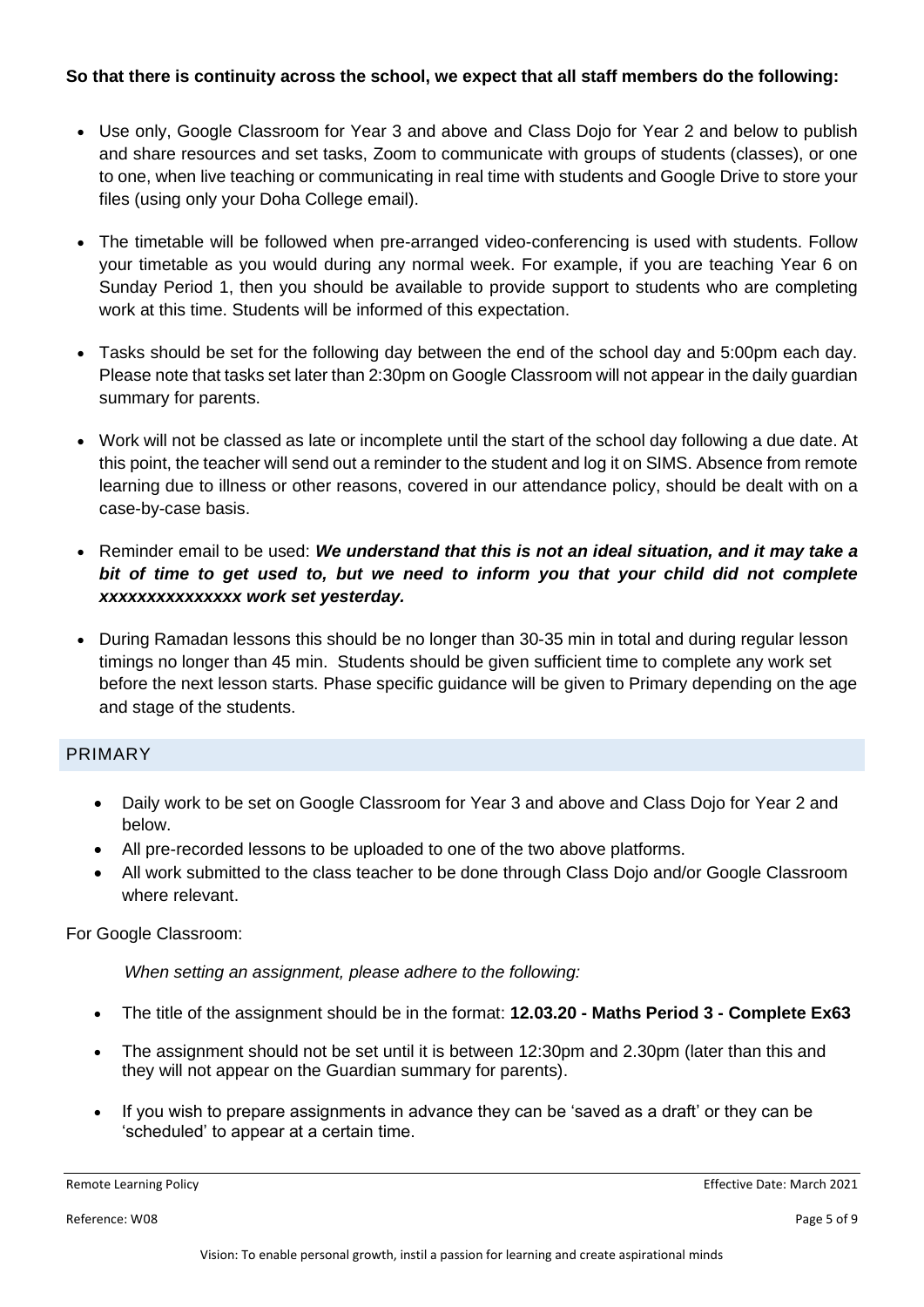#### <span id="page-5-0"></span>**SECONDARY**

• All assignments should be set on Google Classroom and there should be an assignment per lesson

For Google Classroom:

*When setting an assignment, please adhere to the following:*

- The title of the assignment should be in the format: **12.03.20 - Maths Period 3 - Complete Ex63**
- The assignment should not be set until it is between 12:30pm and 2.30pm (later than this and they will not appear on the Guardian summary for parents)
- Please remind ALL students to click "turn it in" (pc) or "Hand in" (iPad) once they have completed the work or their work will appear as "missing". **Please remind students to do this, on a regular basis.** This is so parents can monitor progress on the parent portal.
- If you wish to prepare assignments in advance they can be 'saved as a draft' or they can be 'scheduled' to appear at a certain time.

Setting work that will cover more than one lesson at a time (e.g., project work)

- If you are setting work that will cover more than one lesson, the initial task set **must** be followed up with a daily task reminding students of the work required for that particular day.
- Setting a series of lessons means that we should refer to is as: Lesson 1 of 3 for example when naming the task: e.g., 30.8.21 – Period 3 – Complete Ex63 – Lesson 1 of 3

The list above is our minimum expectation of what we need to offer students. There is a list below of other resources that you may choose to use with your classes, especially those in examination classes. How you use these alternatives is up to you.

#### <span id="page-5-1"></span>ROLES AND RESPONSIBILITIES

Leadership Group

- Oversee the Quality Assurance processes and ensure continuity across all classes
- Liaise and provide support and quidance to teams
- Provide whole school contact and systematic communication to parents and students
- Monitor the wellbeing of staff, provide support to individuals, and consider feedback from Deputy **Heads**

#### Deputy Head Teachers

• Work with, as appropriate, the Assistant Head Teachers and Heads of Faculty for Secondary and Heads of Department for Primary to oversee student welfare and engagement with remote learning, intervening, and escalating as appropriate if expectations are not being met.

Reference: W08 Page 6 of 9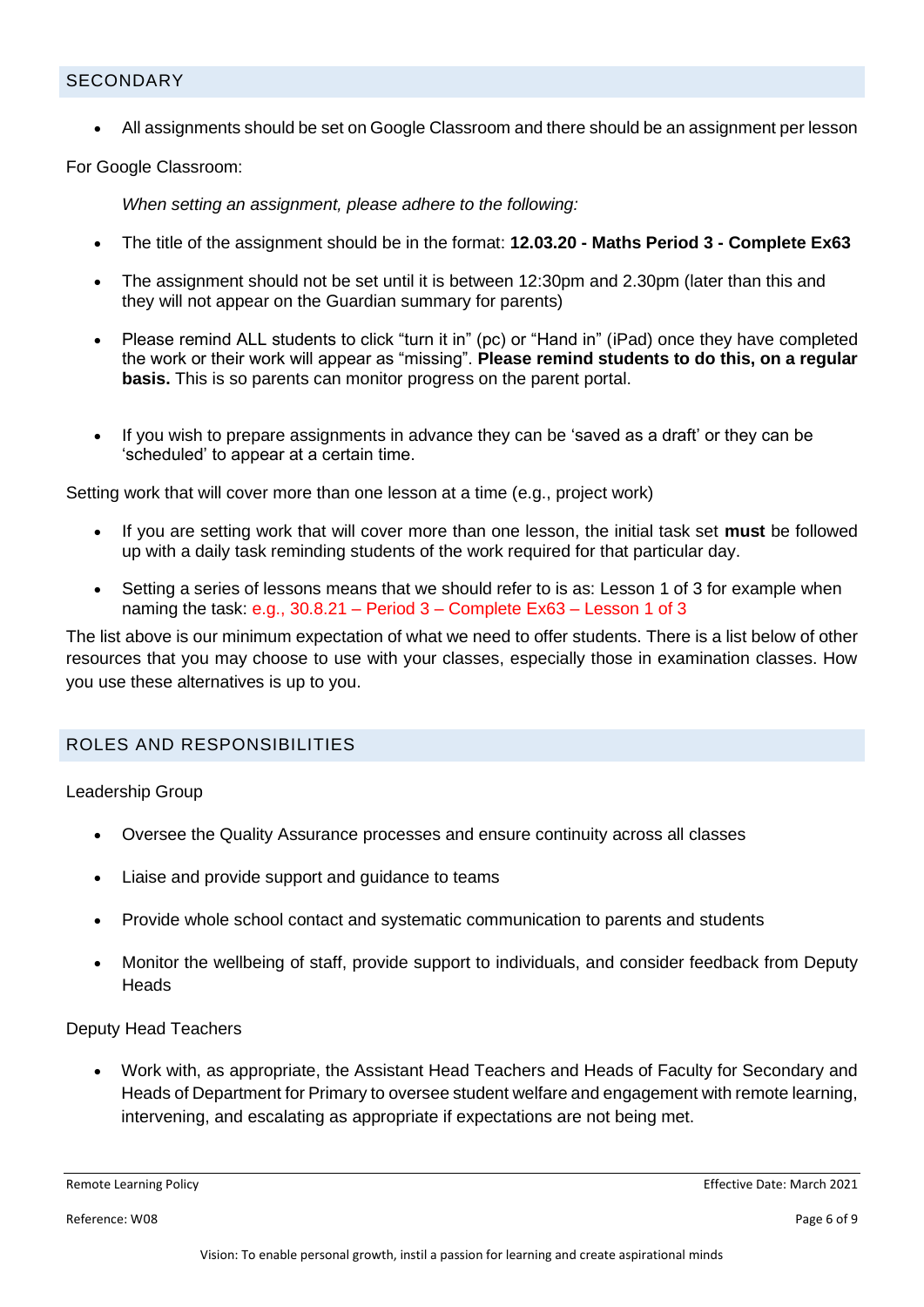- Check in regularly with staff members to ensure there are no issues either pastorally or academically with students.
- Monitor the wellbeing of staff within their remits, provide support to individuals and feedback to the Leadership Group.

Assistant Head Teachers

- Work with Heads of Year/Class teachers to oversee student engagement with remote learning, intervening, and escalating as appropriate if expectations are not being met.
- Check in regularly with staff members to ensure there are no issues either pastorally or academically with students.
- Monitor the wellbeing of staff within their departments, provide support to individuals and feedback to the Deputy Head - Pastoral in Secondary and either Deputy Head in Primary.

Heads of Faculty (Secondary Only)

- Monitor learning set for students so that they can oversee the consistency and quality of work being set
- Regularly check in with their Heads of Department to ensure consistency in their approaches and pick up on any areas of concern.
- Provide support to Heads of Department to ensure that work is provided as required and in line with expectations.
- Monitor the wellbeing of the Heads of Department, provide support to individuals and feedback to the Deputy Head - Academics.

Heads of Department

- Access all learning set for students so that they can oversee the consistency and quality of work being set and should ensure that it is updated as regularly as outlined in the expectations.
- Regularly check in with their teams to ensure consistency in their approaches and pick up on any areas of concern.
- Provide support to colleagues in their team to ensure that work is provided as required and in line with expectations.
- Monitor the wellbeing of staff within their departments, provide support to individuals and feedback to their Head of Faculty in Secondary and Deputy Head Teachers in Primary.

Head of Learning Support

- Connect with parents of students on the SEND register to check how they are coping with the home learning.
- Collaborate with teachers to make modifications to assignments/work set (personalise learning).

Remote Learning Policy **Effective Date: March 2021** 

Reference: W08 Page 7 of 9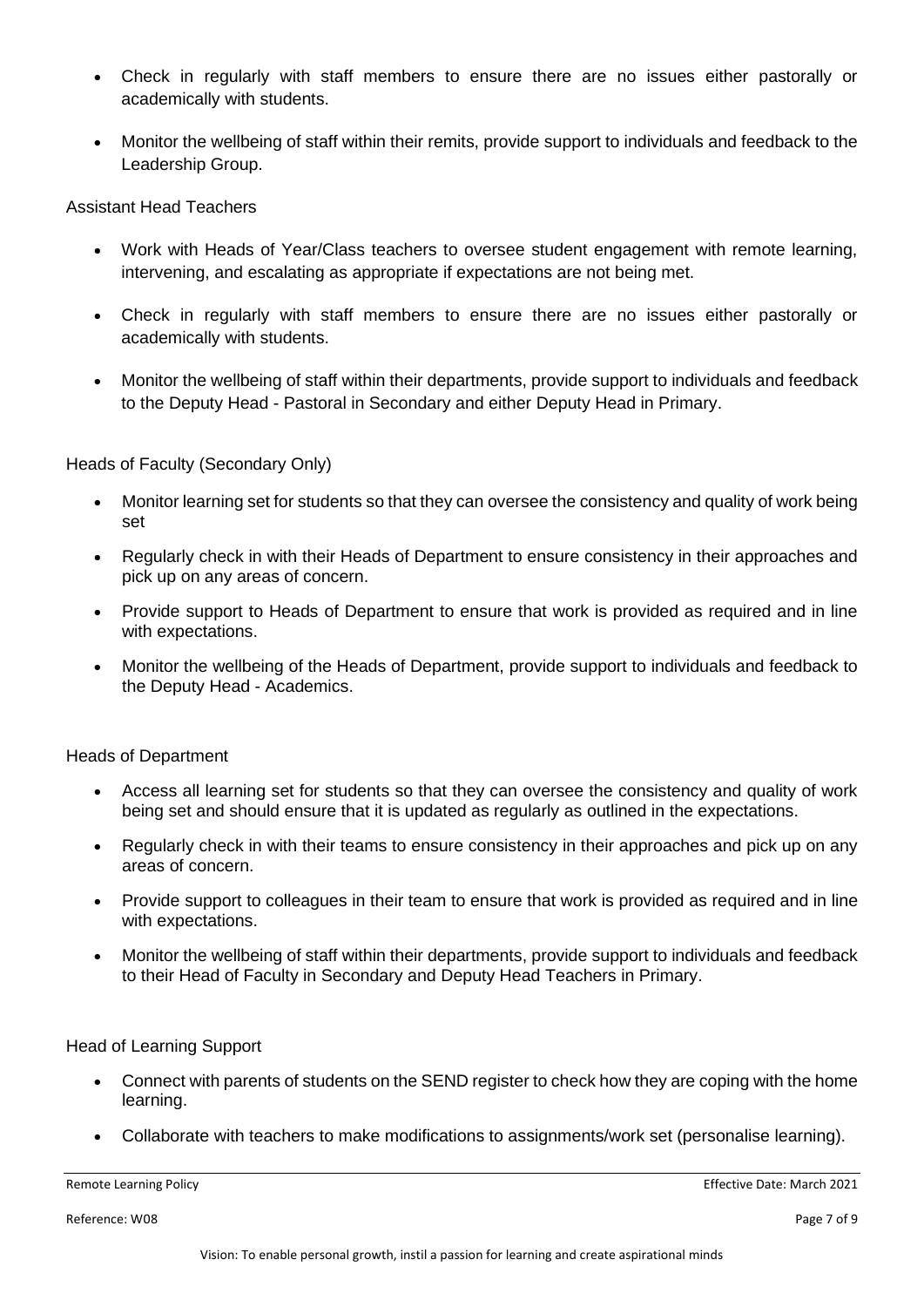- Head of Learning Support will coordinate with Learning Support Assistants to send out daily words of encouragement, guidance, and social-emotional support to keep students motivated.
- Coordinate with Learning Support Assistants to schedule face to face conference calls to add an additional layer of support to complete assignments (make sure students aren't struggling)
- Monitor the wellbeing of staff within their departments, provide support to individuals and feedback to their Line Manager

Form Tutors/Class Teachers

- Contact your students as directed by your Head of Year to get feedback on their wellbeing, academic progress, and any other issues that they raise.
- Liaise with your HOY and/or Assistant Head Teachers to share any concerns about your students

#### <span id="page-7-0"></span>ADDITIONAL DC APPROVED RESOURCES

- Google Suite
- Links to resources on Firefly
- GCSE Pod
- Century Tech AI
- Class Dojo
- **Education City**

#### <span id="page-7-1"></span>RECORD OF REVISIONS TO POLICY

| <b>Revision date</b> | <b>Description</b>                                                          | <b>Sections affected</b>                   |
|----------------------|-----------------------------------------------------------------------------|--------------------------------------------|
| January 2022         | Add new sentence                                                            | Point 7 under Safeguarding<br>Advice       |
|                      | Amend sentence; students to<br>keep video on during<br>synchronous learning | Point 3 under General<br>Expectations      |
|                      | Added Google Classroom and<br>Class Dojo                                    | Primary                                    |
|                      | Add Google suite and links to<br>resources on Firefly                       | <b>Additional DC Approved</b><br>Resources |